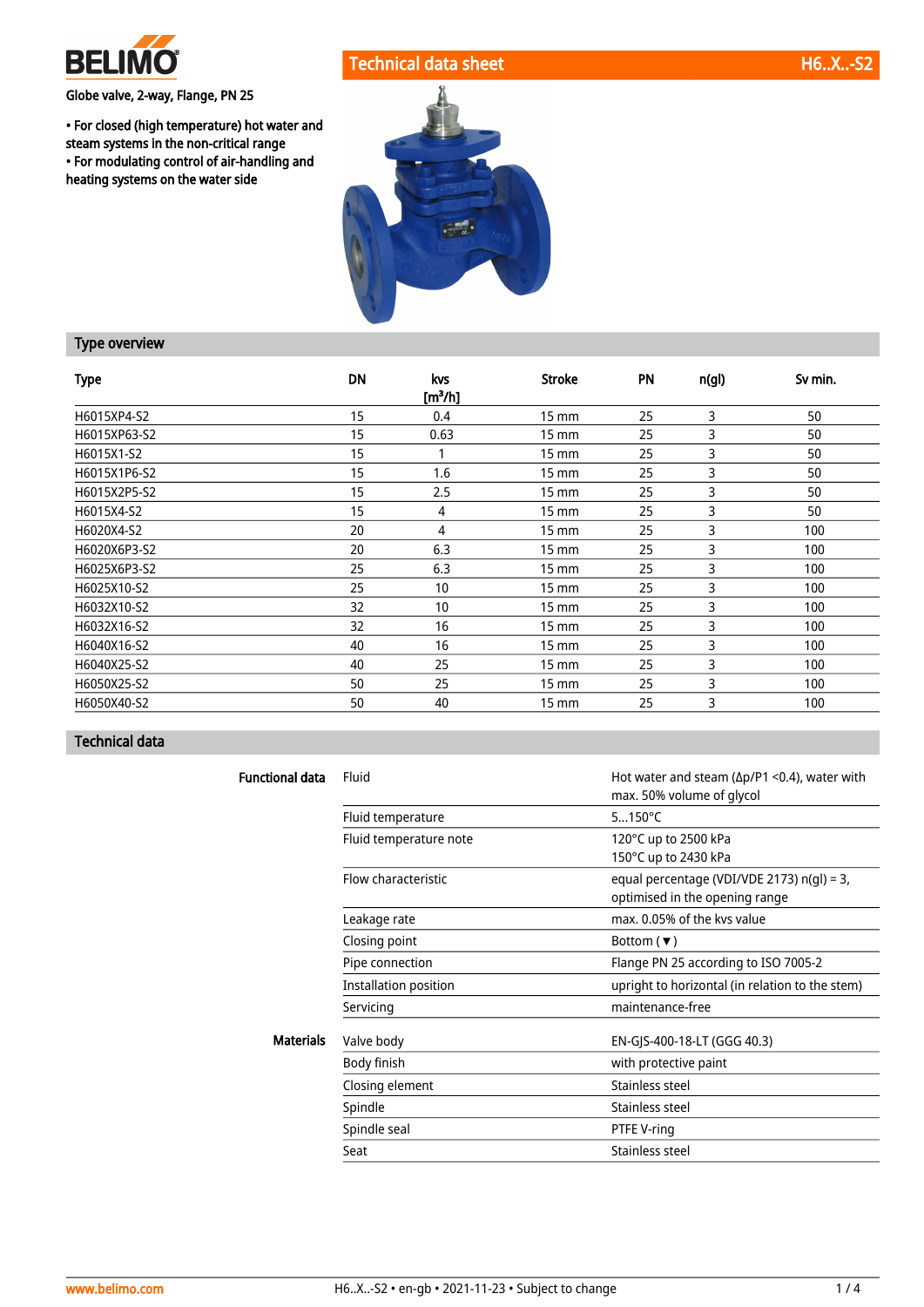

| <b>Technical data sheet</b> | $H6.X.-S2$ |
|-----------------------------|------------|
|-----------------------------|------------|

| Safety notes |  |
|--------------|--|
|              |  |

| • The valve has been designed for use in stationary heating, ventilation and air-conditioning      |
|----------------------------------------------------------------------------------------------------|
| systems and must not be used outside the specified field of application, especially in aircraft or |
| in any other airborne means of transport.                                                          |

• Only authorised specialists may carry out installation. All applicable legal or institutional installation regulations must be complied during installation.

- The valve does not contain any parts that can be replaced or repaired by the user.
- The valve may not be disposed of as household refuse. All locally valid regulations and requirements must be observed.
- When determining the flow rate characteristic of controlled devices, the recognised directives must be observed.

| <b>Product features</b> |                            |                                                                                                                                                                                                                                                                                     |
|-------------------------|----------------------------|-------------------------------------------------------------------------------------------------------------------------------------------------------------------------------------------------------------------------------------------------------------------------------------|
|                         | Mode of operation          | The globe valve is adjusted by a globe valve actuator. The actuators are connected by a<br>commercially available modulating or 3-point control system and move the valve cone, which<br>acts as a throttling device, into the opening position dictated by the positioning signal. |
|                         | <b>Flow characteristic</b> | An equal percentage flow characteristic is produced by the profile of the valve cone.                                                                                                                                                                                               |
|                         | <b>Fluid velocity</b>      | Standard values for low-noise operation in HVAC systems are medium velocities of 12 m/s. At<br>fluid velocities above 2 m/s, further flow effects as well as cavitation can occur. This can reduce<br>the service life of a valve depending on the situation.                       |

#### Installation notes

Recommended installation positions

The globe valve may be mounted upright to horizontal. It is not permissible to mount the globe valves with the stem pointing downwards.



| Water quality requirements | The water quality requirements specified in VDI 2035 must be adhered to.                                                                                                                                                                              |  |  |  |  |  |
|----------------------------|-------------------------------------------------------------------------------------------------------------------------------------------------------------------------------------------------------------------------------------------------------|--|--|--|--|--|
|                            | Belimo valves are regulating devices. For the valves to function correctly in the long term, they<br>must be kept free from particle debris (e.g. welding beads during installation work). The<br>installation of a suitable strainer is recommended. |  |  |  |  |  |
| Servicina                  | Globe valves and globe valve actuators are maintenance-free.                                                                                                                                                                                          |  |  |  |  |  |
|                            | Before any service work on the final controlling device is carried out, it is essential to isolate the<br>globe valve actuator from the power supply (by unplugging the electrical cables if necessary).                                              |  |  |  |  |  |

globe valve actuator from the power supply (by unplugging the electrical cables if necessary). Any pumps in the part of the piping system concerned must also be switched off and the appropriate slide valves closed (allow all components to cool down first if necessary and always reduce the system pressure to ambient pressure level).

The system must not be returned to service until the globe valve and the globe valve actuator have been reassembled correctly in accordance with the instructions and the pipeline has been refilled by professionally trained personnel.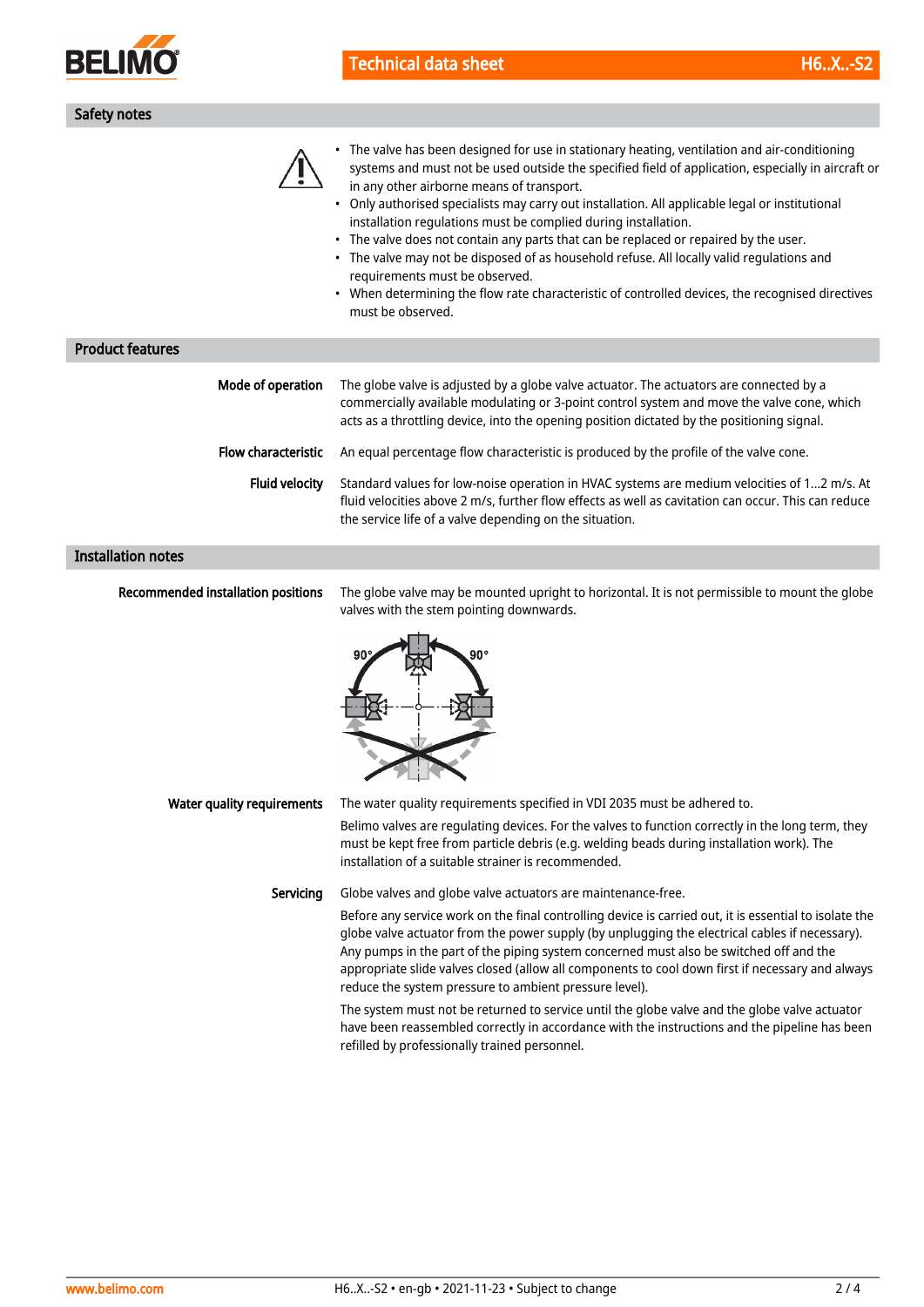

## Technical data sheet H6..X..-S2

Flow direction The direction of flow, specified by an arrow on the housing, is to be complied with, since otherwise the valve could become damaged.



### Differential and close-off pressure

The maximum differential and close-off pressure of globe valves depends on the mounted globe valve actuator. To ensure optimum operation and maximum service life, the maximum differential and close-off pressure in the table below must not be exceeded.

| ps <2500 kPa (PN25)<br>$t = 5120^{\circ}C$<br>ps <2430 kPa (PN25)<br>t= 121 150°C |    | LVA<br>500N  |                | NVA          | 1000N          | SVA<br>1500N |                |  |
|-----------------------------------------------------------------------------------|----|--------------|----------------|--------------|----------------|--------------|----------------|--|
| A <b>D</b>                                                                        | DN | Δps<br>[kPa] | ∆pmax<br>[kPa] | Aps<br>[kPa] | ∆pmax<br>[kPa] | Δps<br>[kPa] | ∆pmax<br>[kPa] |  |
| H6015XP4-S2                                                                       | 15 | 2500         | 1000           | 2500         | 1000           | 2500         | 1000           |  |
| H6015XP63-S2                                                                      | 15 | 2500         | 1000           | 2500         | 1000           | 2500         | 1000           |  |
| H6015X1-S2                                                                        | 15 | 800          | 800            | 2200         | 1000           | 2500         | 1000           |  |
| H6015X1P6-S2                                                                      | 15 | 800          | 800            | 2200         | 1000           | 2500         | 1000           |  |
| H6015X2P5-S2                                                                      | 15 | 800          | 800            | 2200         | 1000           | 2500         | 1000           |  |
| H6015X4-S2                                                                        | 15 | 800          | 800            | 2200         | 1000           | 2500         | 1000           |  |
| H6020X4-S2                                                                        | 20 | 800          | 800            | 2200         | 1000           | 2500         | 1000           |  |
| H6020X6P3-S2                                                                      | 20 | 600          | 600            | 1500         | 1000           | 2500         | 1000           |  |
| H6025X6P3-S2                                                                      | 25 | 450          | 450            | 1300         | 1000           | 2100         | 1000           |  |
| H6025X10-S2                                                                       | 25 | 450          | 450            | 1300         | 1000           | 2100         | 1000           |  |
| H6032X10-S2                                                                       | 32 | 300          | 300            | 900          | 900            | 1500         | 1000           |  |
| H6032X16-S2                                                                       | 32 | 300          | 300            | 900          | 900            | 1500         | 1000           |  |
| H6040X16-S2                                                                       | 40 | 140          | 140            | 500          | 500            | 850          | 850            |  |
| H6040X25-S2                                                                       | 40 | 140          | 140            | 500          | 500            | 850          | 850            |  |
| H6050X25-S2                                                                       | 50 | 60           | 60             | 300          | 300            | 500          | 550            |  |
| H6050X40-S2                                                                       | 50 | 60           | 60             | 300          | 300            | 500          | 500            |  |

## Dimensions